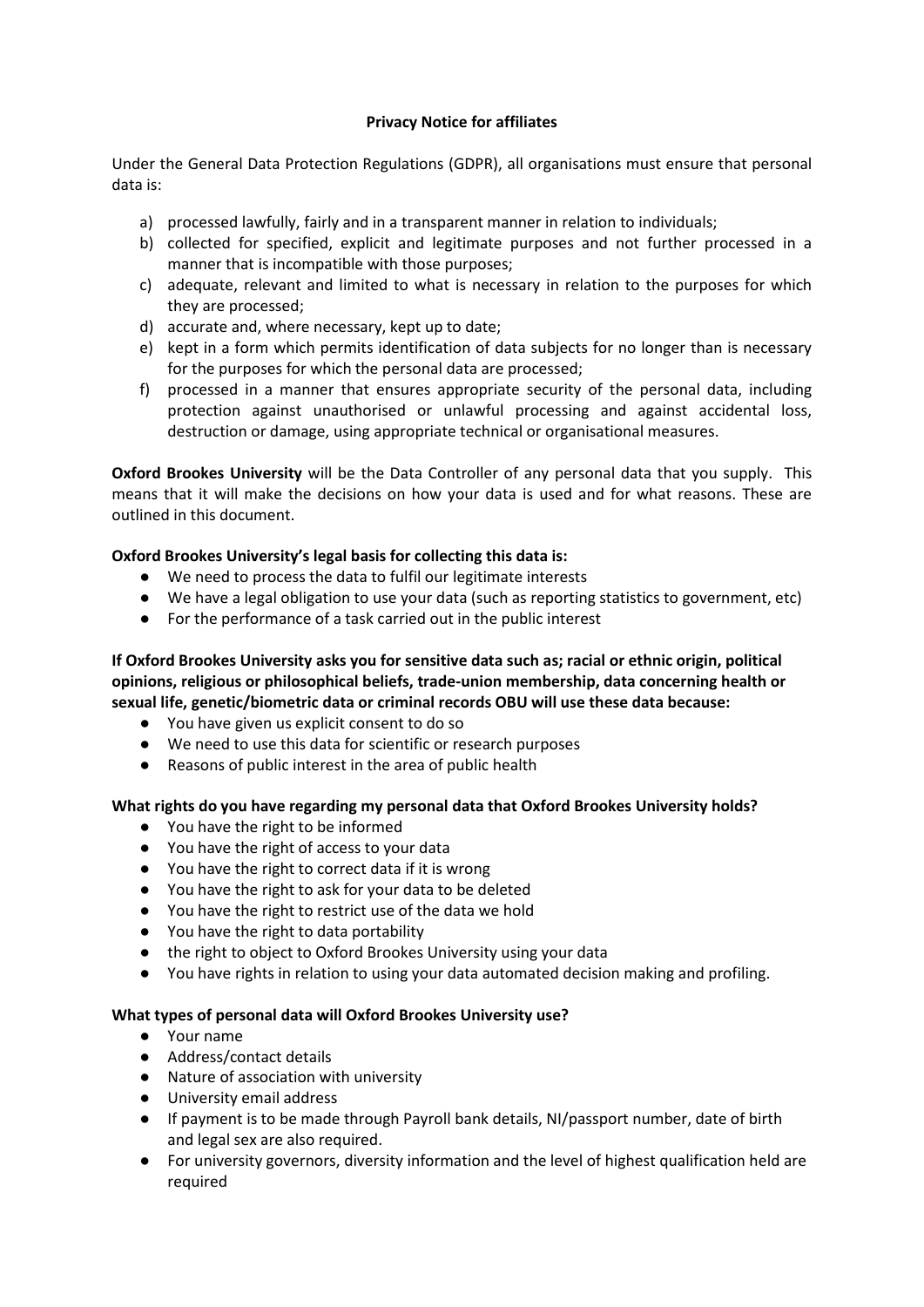● Research record and activity if applicable for the REF or funding applications

# **Where did Oxford Brookes University source your data from?**

● All data is sourced from you via the affiliate form, supplementary governor form and the university employee who asks us to set up your account.

## **Why does Oxford Brookes University need your data?**

- To facilitate systems and facilities access for individuals who are associated with, but not employed by, the university e.g. computer systems, university email, the library. In order to provide this access, an affiliate account needs to be created on the HR database. We collect the minimum information required to be able to set up and maintain an account.
- To fulfil our legal obligations in respect of affiliates who will receive any payment through the university payroll.
- To comply with Health and Safety legislation
- To send you communications that the university believes are relevant to your association with the university (university email address)
- To include data on governors in the statutory staff [HESA](https://www.hesa.ac.uk/) return.
- To monitor, analyse and report on anonymised governor data, including data on protected characteristics, in line with our Equality, Diversity and Inclusion policy
- To investigate allegations reported via th[e Report and Support](https://www.brookes.ac.uk/students/report-and-support/privacy-notice/) tool
- Provision of audio and video conferencing services (to include recording where necessary)
- To administer identity and access management system password resets (personal email address)
- To administer the university room booking system
- To administer and maintain records of formal and informal meetings as required by university governance and to enable efficient operation
- To support and manage affiliates as required by university policy and operational requirements
- To provide learning and development opportunities
- To complete the Research Excellence Framework (REF) submission
- To administer and maintain contracts with third party contractors who provide outsourced services
- For reasons related to the Covid-19 pandemic detailed in the relevant privacy statements <https://www.brookes.ac.uk/alerts/coronavirus/>
- To apply for research funding

## **Are there any consequences of not providing the requested data?**

- If you do not provide the data required for us to create a record on the HR database we will not be able to create your affiliate account. This will mean that you will not have access to some systems and facilities.
- If bank details are not provided for payroll-paid affiliates, we will not be able to make any payment.
- Date of birth and legal sex are required for paid affiliates to fulfil our legal obligations to provide information to HMRC. Without it no payments can be made through payroll. Unless we know your NI number for HMRC you may not be taxed at the correct rate and your national insurance contributions may not be attributed to you.
- Governors If the University returns high levels of unknown values to HESA we will be set targets for improvement and this could have an adverse effect on our reputation. To avoid this we may remind you we do not hold all of the required data for you. When collecting diversity information we offer a prefer not to say option whenever possible so you can tell